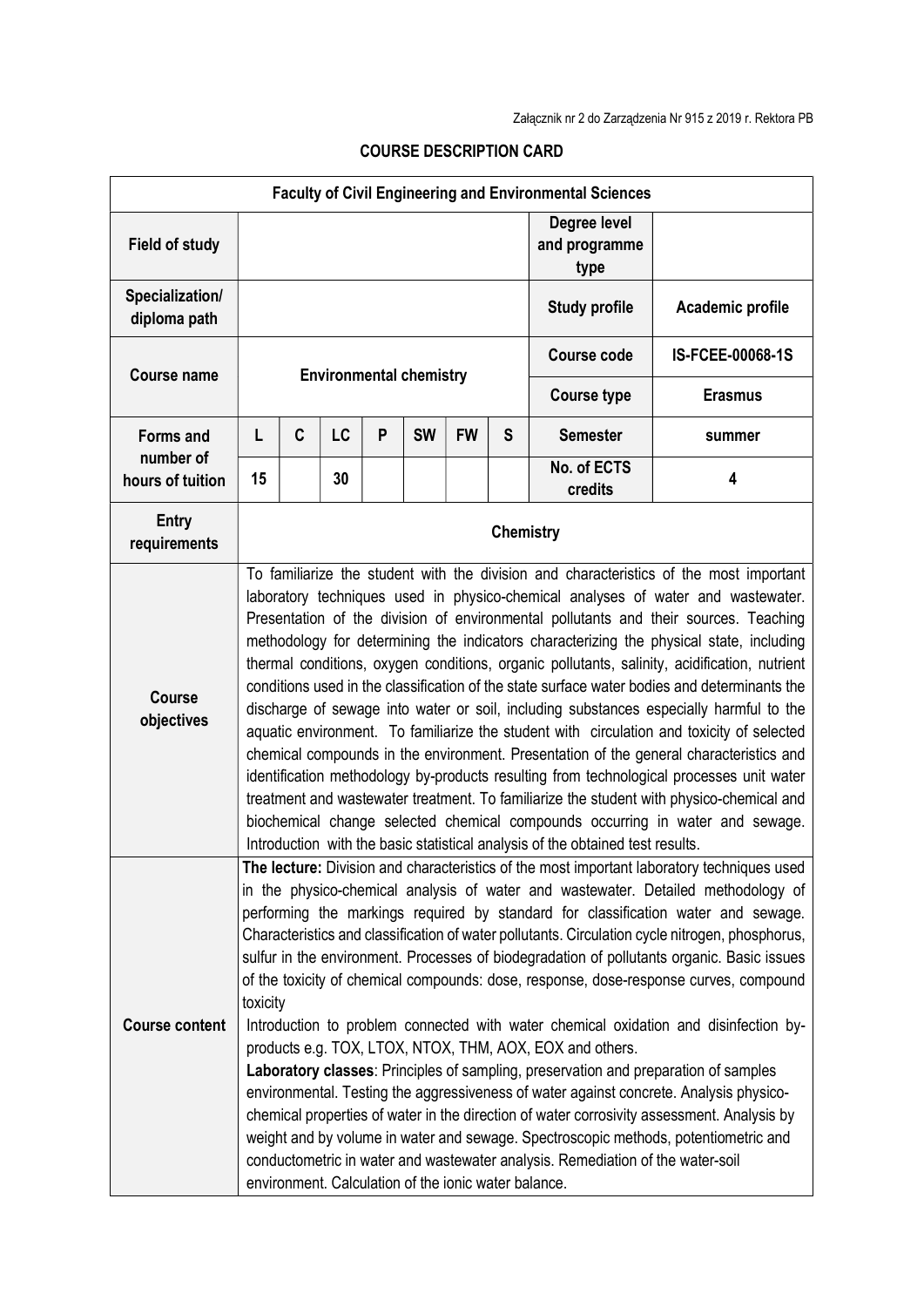| <b>Teaching</b><br>methods  | Information lecture, problem lecture, laboratory classes                                                                                                                                                                                                                                                                                                                                                            |                                                |  |  |  |  |
|-----------------------------|---------------------------------------------------------------------------------------------------------------------------------------------------------------------------------------------------------------------------------------------------------------------------------------------------------------------------------------------------------------------------------------------------------------------|------------------------------------------------|--|--|--|--|
| <b>Assessment</b><br>method | Lecture - written test, the pass mark is an achievement minimum 50% of the test points.<br>Lab classes. - partial written tests of preparation for individual classes. The condition for<br>obtaining credit is the presence and active participation in individual laboratories,<br>completion of exercise reports.                                                                                                |                                                |  |  |  |  |
| Symbol of                   |                                                                                                                                                                                                                                                                                                                                                                                                                     | Reference to the                               |  |  |  |  |
| learning                    | <b>Learning outcomes</b>                                                                                                                                                                                                                                                                                                                                                                                            | learning outcomes                              |  |  |  |  |
| outcome                     |                                                                                                                                                                                                                                                                                                                                                                                                                     |                                                |  |  |  |  |
|                             |                                                                                                                                                                                                                                                                                                                                                                                                                     | for the field of study                         |  |  |  |  |
| LO1                         | The graduate has knowledge and understands in depth basic<br>laboratory techniques and methods of water and wastewater<br>physico-chemical analysis                                                                                                                                                                                                                                                                 | <b>IS_W01</b><br>IS2_U01                       |  |  |  |  |
| LO <sub>2</sub>             | A graduate knows the newest directions of methodology<br>development analytical in environmental engineering, can<br>interpret the obtained results and on this draw correct                                                                                                                                                                                                                                        | <b>IS_W01</b><br>IS2_U01                       |  |  |  |  |
|                             | conclusions                                                                                                                                                                                                                                                                                                                                                                                                         |                                                |  |  |  |  |
| LO <sub>3</sub>             | The graduate knows and understands the sources of<br>environment pollution and the chemistry of changes taking place<br>in water and sewage, can properly plan and perform physico-<br>chemical analyses, interpret results and draw correct conclusions<br>on this basis                                                                                                                                           | <b>IS_W01</b><br>IS2_U01<br>IS2_U05<br>IS2_K06 |  |  |  |  |
| <b>LO4</b>                  | The graduate knows and understands the latest methodologies<br>identifying and managing by-products that arise as a result of<br>technological unit water treatment processes and wastewater<br>treatment, can use the literature scientific, popular science and<br>industry standards subjects, legal acts, internet databases<br>properly use the information obtained, a also formulate and<br>present opinions | IS2_W01<br>IS2_W04<br>IS2_U09                  |  |  |  |  |
| LO <sub>5</sub>             | The graduate is ready to apply and keep rules of professional<br>ethics and behavior in professional way of taking samples,<br>planning and conducting physical and chemical, with the use of<br>specialized scientific and research apparatus, as well as interpret<br>obtained results and draw conclusions                                                                                                       | IS2_U05<br><b>IS2 K06</b>                      |  |  |  |  |
| Symbol of                   |                                                                                                                                                                                                                                                                                                                                                                                                                     | Type of tuition during                         |  |  |  |  |
| learning                    | Methods of assessing the learning outcomes                                                                                                                                                                                                                                                                                                                                                                          | which the outcome is                           |  |  |  |  |
|                             |                                                                                                                                                                                                                                                                                                                                                                                                                     |                                                |  |  |  |  |
| outcome                     |                                                                                                                                                                                                                                                                                                                                                                                                                     | assessed                                       |  |  |  |  |
| <b>LO1</b>                  | Discussion during classes and lectures, written tests, exercise<br>reports                                                                                                                                                                                                                                                                                                                                          | L,<br>LC                                       |  |  |  |  |
| LO <sub>2</sub>             | Discussion during classes and lectures, written tests, exercise<br>reports                                                                                                                                                                                                                                                                                                                                          | L, LC                                          |  |  |  |  |
| LO <sub>3</sub>             | Discussion during classes and lectures, written tests, exercise<br>reports                                                                                                                                                                                                                                                                                                                                          | L, LC                                          |  |  |  |  |
| LO <sub>4</sub>             | Discussion during classes and lectures, written tests, exercise<br>reports                                                                                                                                                                                                                                                                                                                                          | L, LC                                          |  |  |  |  |
| LO <sub>5</sub>             | Observation of laboratory work, reports from exercises, tests                                                                                                                                                                                                                                                                                                                                                       | LC                                             |  |  |  |  |